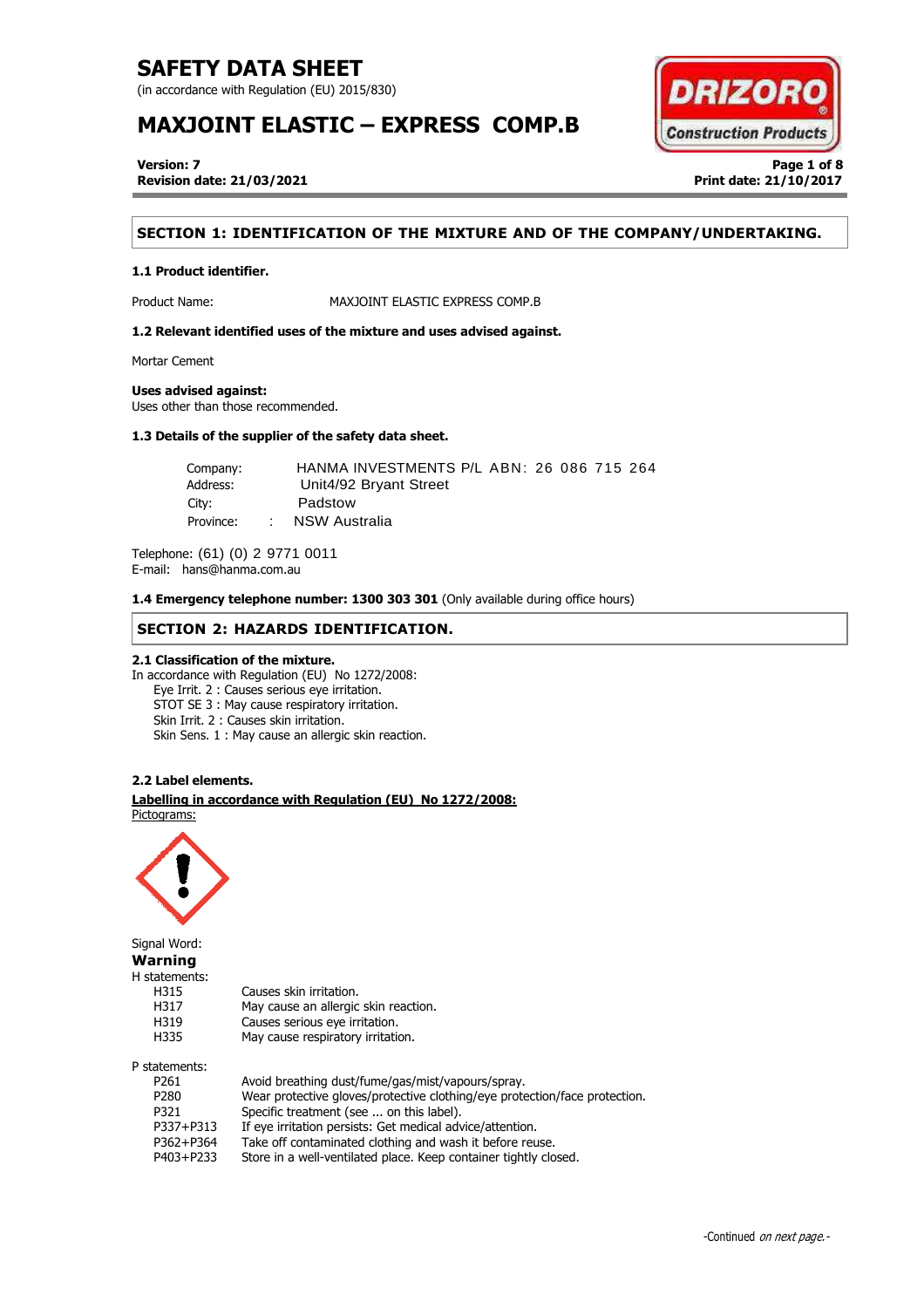(in accordance with Regulation (EU) 2015/830)

# **MAXJOINT ELASTIC EXPRESS COMP.B**



**Version: 7 Page 2 of 8 Revision date: 21/10/2017 Print date: 21/10/2017**

P501 Dispose of contents/container to ...

### Contains:

Cement, portland, chemicals

### **2.3 Other hazards.**

In normal use conditions and in its original form, the product itself does not involve any other risk for health and the environment.

## **SECTION 3: COMPOSITION/INFORMATION ON INGREDIENTS.**

#### **3.1 Substances.**

Not Applicable.

### **3.2 Mixtures.**

Substances posing a danger to health or the environment in accordance with the Regulation (EC) No. 1272/2008, assigned a Community exposure limit in the workplace, and classified as PBT/vPvB or included in the Candidate List:

|                                        |                             |             | (*)Classification - Regulation (EC)<br>No 1272/2008                                                          |                                    |
|----------------------------------------|-----------------------------|-------------|--------------------------------------------------------------------------------------------------------------|------------------------------------|
| <b>Identifiers</b>                     | <b>Name</b>                 | Concentrate | <b>Classification</b>                                                                                        | specific<br>concentration<br>limit |
| CAS No: 65997-15-1<br>EC No: 266-043-4 | Cement, portland, chemicals | $20 - 50 %$ | Eye Irrit. 2,<br><b>H319 - STOT</b><br>SE 3, H335 -<br>Skin Irrit. 2,<br><b>H315 - Skin</b><br>Sens. 1, H317 |                                    |

(\*)The complete text of the H phrases is given in section 16 of this Safety Data Sheet.

## **SECTION 4: FIRST AID MEASURES.**

IRRITANT PREPARATION. Its repeated or prolonged contact with the skin or mucous membranes can cause irritant symptoms such as reddening of the skin, blisters, or dermatitis. Some of the symptoms may not be immediate. They can cause allergic reactions on the skin.

## **4.1 Description of first aid measures.**

In case of doubt or when symptoms of feeling unwell persist, get medical attention. Never administer anything orally to persons who are unconscious.

## **Inhalation.**

Take the victim into open air; keep them warm and calm. If breathing is irregular or stops, perform artificial respiration. Do not administer anything orally. If unconscious, place them in a suitable position and seek medical assistance.

## **Eye contact**.

If wearing contact lenses, remove them. Wash eyes with plenty of clean and cool water for at least 10 minutes while pulling eyelids up, and seek medical assistance.

## **Skin contact.**

Remove contaminated clothing. Wash skin vigorously with water and soap or a suitable skin cleaner. **NEVER** use solvents or thinners.

## **Ingestion.**

If accidentally ingested, seek immediate medical attention. Keep calm. **NEVER** induce vomiting.

## **4.2 Most important symptoms and effects, both acute and delayed.**

Irritant Product, repeated or prolonged contact with skin or mucous membranes can cause redness, blisters or dermatitis, inhalation of spray mist or particles in suspension may cause irritation of the respiratory tract, some symptoms may not be immediate. Can cause allergic reactions.

## **4.3 Indication of any immediate medical attention and special treatment needed.**

In case of doubt or when symptoms of feeling unwell persist, get medical attention. Never administer anything orally to persons who are unconscious.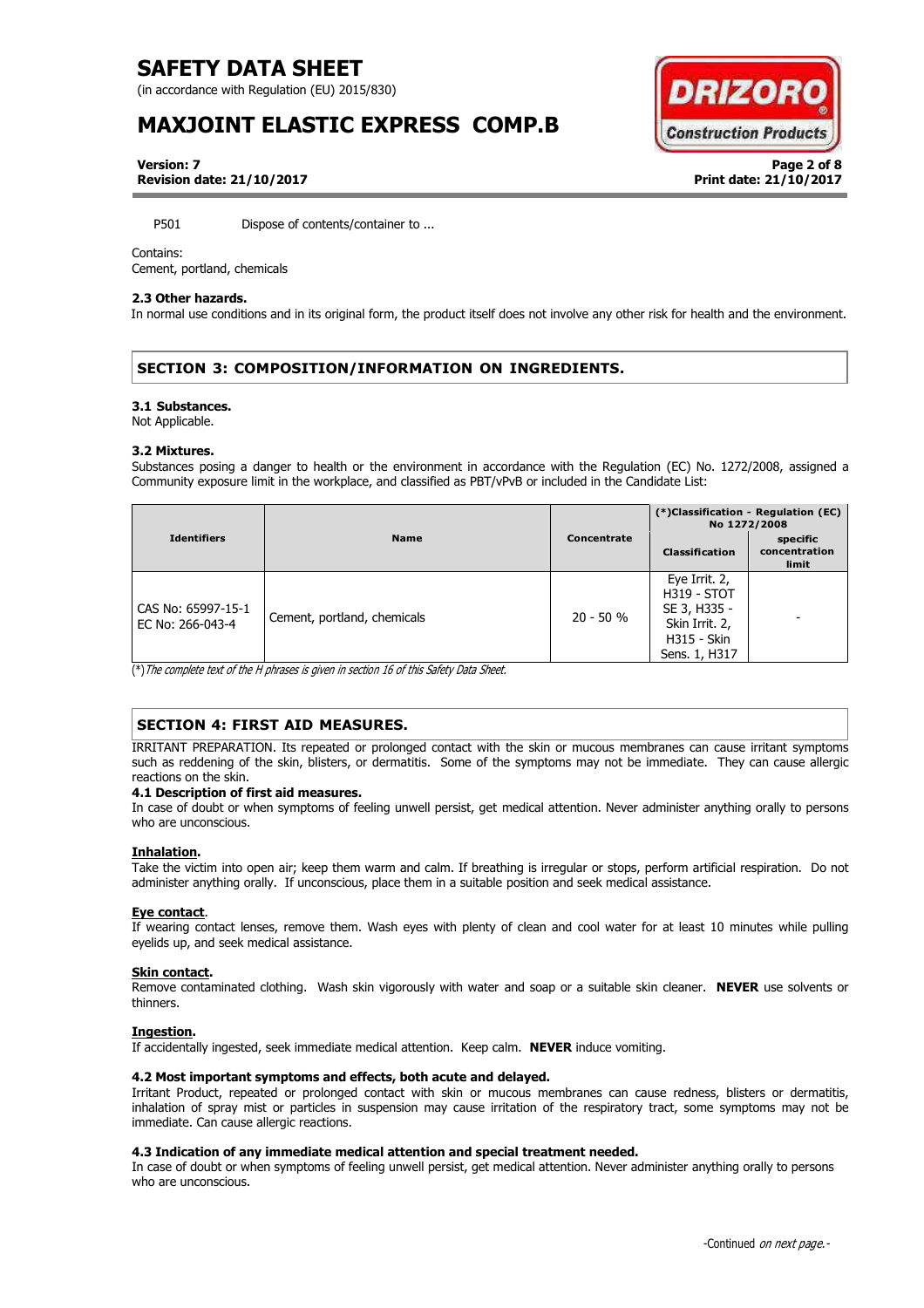(in accordance with Regulation (EU) 2015/830)

# **MAXJOINT ELASTIC EXPRESS COMP.B**



**Version: 7 Page 3 of 8 Revision date: 21/10/2017 Print date: 21/10/2017**

## **SECTION 5: FIREFIGHTING MEASURES.**

The product does not present any particular risk in case of fire.

## **5.1 Extinguishing media.**

## **Recommended extinguishing methods.**

Extinguisher powder or CO<sub>2</sub>. In case of more serious fires, also alcohol-resistant foam and water spray. Do not use a direct stream of water to extinguish.

### **5.2 Special hazards arising from the mixture. Special risks.**

Fire can cause thick, black smoke. As a result of thermal decomposition, dangerous products can form: carbon monoxide, carbon dioxide. Exposure to combustion or decomposition products can be harmful to your health.

## **5.3 Advice for firefighters.**

Use water to cool tanks, cisterns, or containers close to the heat source or fire. Take wind direction into account. Prevent the products used to fight the fire from going into drains, sewers, or waterways.

## **Fire protection equipment.**

According to the size of the fire, it may be necessary to use protective suits against the heat, individual breathing equipment, gloves, protective goggles or facemasks, and gloves.

## **SECTION 6: ACCIDENTAL RELEASE MEASURES.**

## **6.1 Personal precautions, protective equipment and emergency procedures.**

For exposure control and individual protection measures, see section 8.

## **6.2 Environmental precautions.**

Prevent the contamination of drains, surface or subterranean waters, and the ground.

## **6.3 Methods and material for containment and cleaning up.**

The contaminated area should be immediately cleaned with an appropriate de-contaminator. Pour the decontaminator on the remains in an opened container and let it act various days until no further reaction is produced.

## **6.4 Reference to other sections.**

For exposure control and individual protection measures, see section 8.

For later elimination of waste, follow the recommendations under section 13.

## **SECTION 7: HANDLING AND STORAGE.**

## **7.1 Precautions for safe handling.**

For personal protection, see section 8. Never use pressure to empty the containers. They are not pressure-resistant containers. In the application area, smoking, eating, and drinking must be prohibited.

Follow legislation on occupational health and safety.

Keep the product in containers made of a material identical to the original.

## **7.2 Conditions for safe storage, including any incompatibilities.**

Store according to local legislation. Observe indications on the label. Store the containers between 5 and 35° C, in a dry and well-ventilated place, far from sources of heat and direct solar light. Keep far away from ignition points. Keep away from oxidising agents and from highly acidic or alkaline materials. Do not smoke. Prevent the entry of non-authorised persons. Once the containers are open, they must be carefully closed and placed vertically to prevent spills.

The product is not affected by Directive 2012/18/EU (SEVESO III).

**7.3 Specific end use(s).**

Not available.

## **SECTION 8: EXPOSURE CONTROLS/PERSONAL PROTECTION.**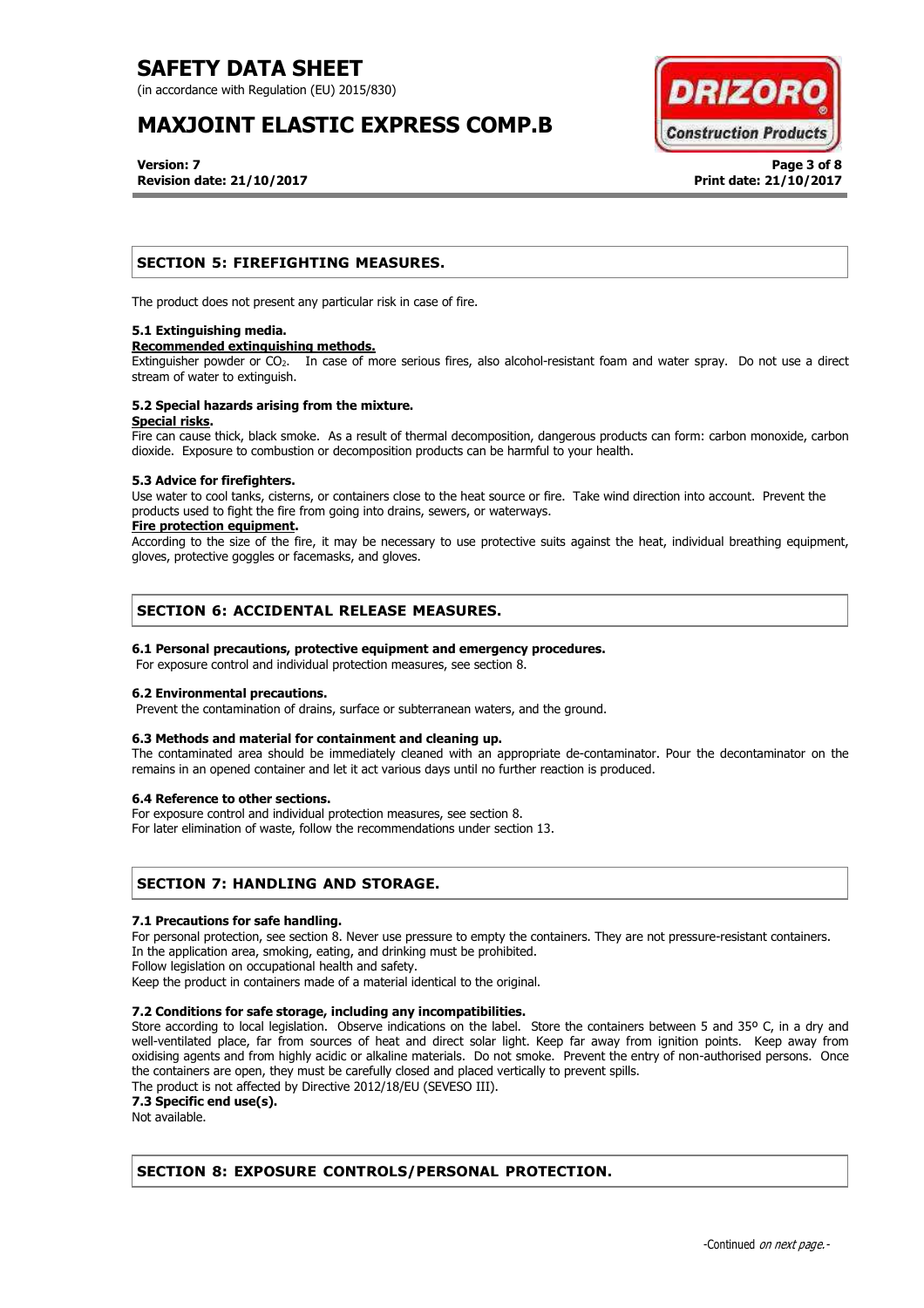(in accordance with Regulation (EU) 2015/830)

# **MAXJOINT ELASTIC EXPRESS COMP.B**



**Version: 7 Page 4 of 8 Revision date: 21/10/2017 Print date: 21/10/2017**

## **8.1 Control parameters.**

The product does NOT contain substances with Professional Exposure Environmental Limit Values.The product does NOT contain substances with Biological Limit Values.

# **8.2 Exposure controls.**

## **Measures of a technical nature:**

Provide adequate ventilation, which can be achieved by using good local exhaust-ventilation and a good general exhaust system.

| Concentration:               | <b>100 %</b>                                                                                                                                                                                                                                                                                                        |  |  |  |
|------------------------------|---------------------------------------------------------------------------------------------------------------------------------------------------------------------------------------------------------------------------------------------------------------------------------------------------------------------|--|--|--|
| Uses:                        | <b>Mortar Cement</b>                                                                                                                                                                                                                                                                                                |  |  |  |
| <b>Breathing protection:</b> |                                                                                                                                                                                                                                                                                                                     |  |  |  |
| PPE:                         | Filter mask for protection against gases and particles.                                                                                                                                                                                                                                                             |  |  |  |
| Characteristics:             | «CE» marking, category III. The mask must have a wide field of vision and an<br>anatomically designed form in order to be sealed and watertight.                                                                                                                                                                    |  |  |  |
| CEN standards:               | EN 136, EN 140, EN 405                                                                                                                                                                                                                                                                                              |  |  |  |
| Maintenance:                 | Should not be stored in places exposed to high temperatures and damp environments before use. Special<br>attention should be paid to the state of the inhalation and exhalation valves in the face adaptor.<br>Read carefully the manufacturer's instructions regarding the equipment's use and maintenance. Attach |  |  |  |
| Observations:                | the necessary filters to the equipment according to the specific nature of the risk (Particles and aerosols:<br>P1-P2-P3, Gases and vapours: A-B-E-K-AX), changing them as advised by the manufacturer.                                                                                                             |  |  |  |
| Filter Type needed:          | A2                                                                                                                                                                                                                                                                                                                  |  |  |  |
| <b>Hand protection:</b>      |                                                                                                                                                                                                                                                                                                                     |  |  |  |
| PPE:<br>Characteristics:     | Protective gloves against chemicals.<br>«CE» marking, category III.                                                                                                                                                                                                                                                 |  |  |  |
| CEN standards:               | EN 374-1, En 374-2, EN 374-3, EN 420                                                                                                                                                                                                                                                                                |  |  |  |
| Maintenance:                 | Keep in a dry place, away from any sources of heat, and avoid exposure to sunlight as much as possible.<br>Do not make any changes to the gloves that may alter their resistance, or apply paints, solvents or<br>adhesives.                                                                                        |  |  |  |
| Observations:                | Gloves should be of the appropriate size and fit the user's hand well, not being too loose or too tight.<br>Always use with clean, dry hands.                                                                                                                                                                       |  |  |  |
| Material:                    | Breakthrough time<br>Material thickness<br>PVC (polyvinyl chloride)<br>>480<br>0,35<br>(min.):<br>$(mm)$ :                                                                                                                                                                                                          |  |  |  |
| <b>Eye protection:</b>       |                                                                                                                                                                                                                                                                                                                     |  |  |  |
| PPE:<br>Characteristics:     | Face shield.<br>«CE» marking, category II. Face and eye protector against splashing liquid.                                                                                                                                                                                                                         |  |  |  |
| CEN standards:               | EN 165, EN 166, EN 167, EN 168                                                                                                                                                                                                                                                                                      |  |  |  |
| Maintenance:                 | Visibility through lenses should be ideal. Therefore, these parts should be cleaned daily. Protectors should<br>be disinfected periodically following the manufacturer's instructions. Make sure that mobile parts move<br>smoothly.                                                                                |  |  |  |
| Observations:                | Face shields should offer a field of vision with a dimension in the central line of, at least, 150 mm<br>vertically once attached to the frame.                                                                                                                                                                     |  |  |  |
| <b>Skin protection:</b>      |                                                                                                                                                                                                                                                                                                                     |  |  |  |
| PPE:                         | Anti-static protective clothing.                                                                                                                                                                                                                                                                                    |  |  |  |
| Characteristics:             | «CE» marking, category II. Protective clothing should not be too tight or loose in<br>order not to obstruct the user's movements.                                                                                                                                                                                   |  |  |  |
| CEN standards:               | EN 340, EN 1149-1, EN 1149-2, EN 1149-3, EN 1149-5                                                                                                                                                                                                                                                                  |  |  |  |
| Maintenance:                 | In order to quarantee uniform protection, follow the washing and maintenance instructions provided by<br>the manufacturer.                                                                                                                                                                                          |  |  |  |
| Observations:                | The protective clothing should offer a level of comfort in line with the level of protection provided in<br>terms of the hazard against which it protects, bearing in mind environmental conditions, the user's level<br>of activity and the expected time of use.                                                  |  |  |  |
| PPE:<br>Characteristics:     | Anti-static safety footwear.<br>«CE» marking, category II.                                                                                                                                                                                                                                                          |  |  |  |
| CEN standards:               | EN ISO 13287, EN ISO 20344, EN ISO 20346                                                                                                                                                                                                                                                                            |  |  |  |
| Maintenance:                 | The footwear should be checked regularly                                                                                                                                                                                                                                                                            |  |  |  |
| Observations:                | The level of comfort during use and acceptability are factors that are assessed very differently depending<br>on the user. Therefore, it is advisable to try on different footwear models and, if possible, different<br>widths.                                                                                    |  |  |  |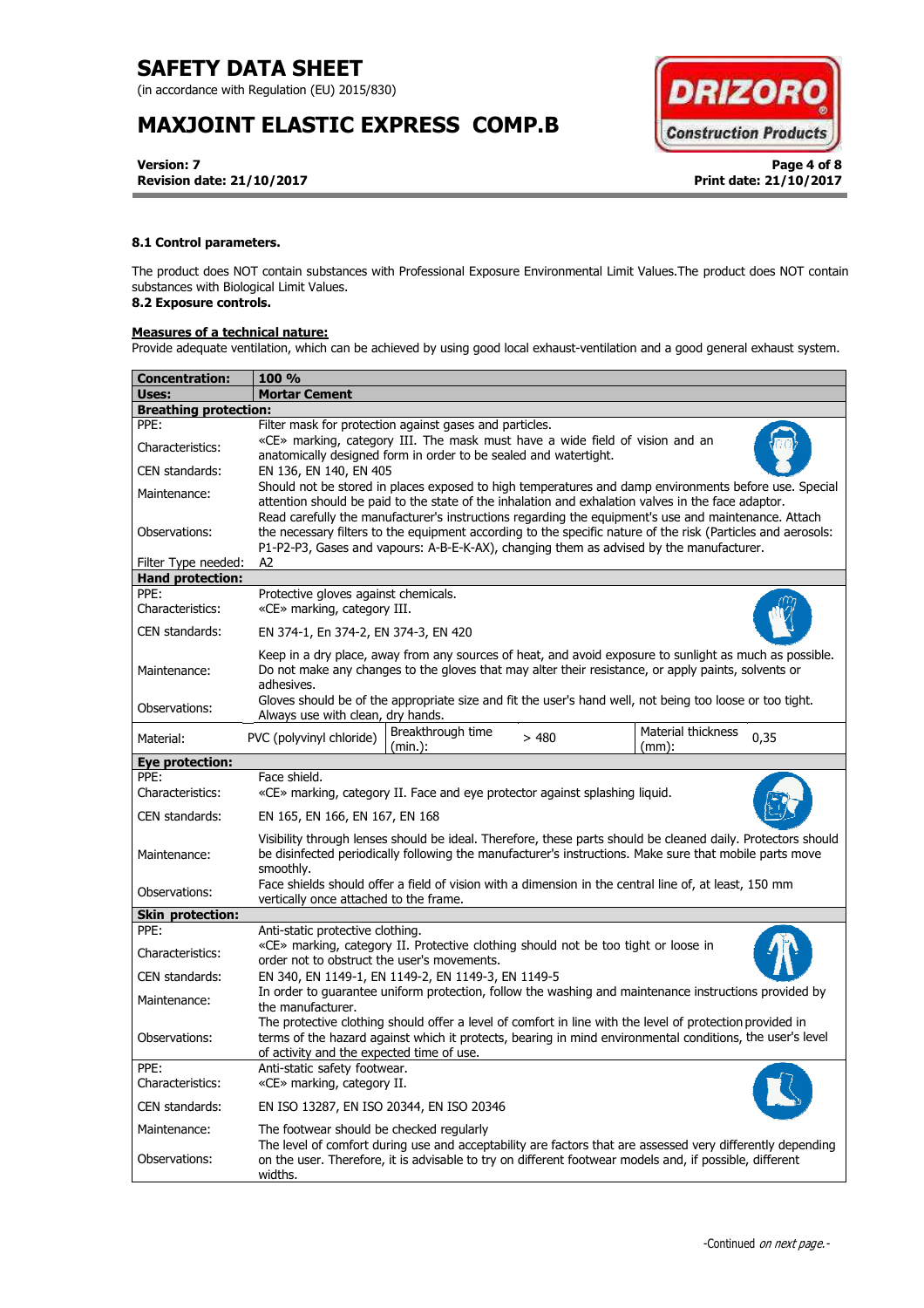(in accordance with Regulation (EU) 2015/830)

# **MAXJOINT ELASTIC EXPRSS COMP.B**



**Version: 7 Page 5 of 8 Revision date: 21/10/2017 Print date: 21/10/2017**

# **SECTION 9: PHYSICAL AND CHEMICAL PROPERTIES.**

## **9.1 Information on basic physical and chemical properties.**

Appearance:Odourless powder with characteristic colour Colour: N.A./N.A. Odour:N.A./N.A. Odour threshold:N.A./N.A. pH:11 -13.5 Melting point: > 1000 °C °C Boiling Point: N.A./N.A. Flash point: N.A./N.A. Evaporation rate: N.A./N.A. Inflammability (solid, gas): N.A./N.A. Lower Explosive Limit: N.A./N.A. Upper Explosive Limit: N.A./N.A. Vapour pressure: N.A./N.A. Vapour density:N.A./N.A. Relative density:  $1.40$  g/cm<sup>3</sup> Solubility:N.A./N.A. Liposolubility: N.A./N.A. Hydrosolubility: En contacto con agua precipita Partition coefficient (n-octanol/water): N.A./N.A. Auto-ignition temperature: N.A./N.A. Decomposition temperature: N.A./N.A. Viscosity: N.A./N.A. Explosive properties: N.A./N.A. Oxidizing properties: N.A./N.A. N.A./N.A.= Not Available/Not Applicable due to the nature of the product

## **9.2 Other information.**

Pour point: N.A./N.A. Blink: N.A./N.A. Kinematic viscosity: N.A./N.A. N.A./N.A.= Not Available/Not Applicable due to the nature of the product

## **SECTION 10: STABILITY AND REACTIVITY.**

#### **10.1 Reactivity.**

The product does not present hazards by their reactivity.

## **10.2 Chemical stability.**

Unstable in contact with: - Acids.

### **10.3 Possibility of hazardous reactions.**

Neutralization can occur on contact with acids.

## **10.4 Conditions to avoid.**

- Avoid contact with acids.

## **10.5 Incompatible materials.**

Avoid the following materials: - Acids.

## **10.6 Hazardous decomposition products.**

Depending on conditions of use, can be generated the following products: - Corrosive vapors or gases.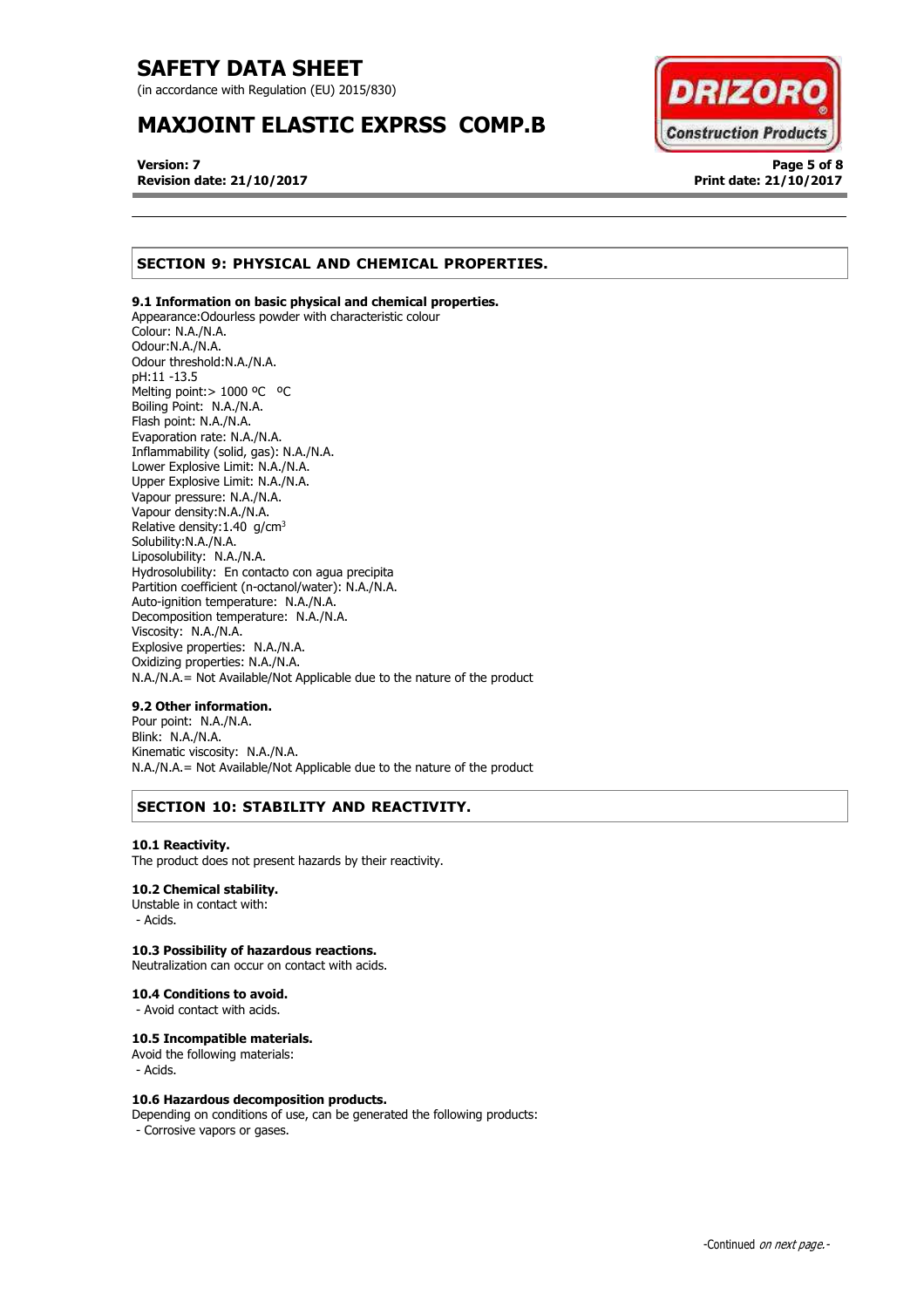(in accordance with Regulation (EU) 2015/830)

# **MAXJOINT ELASTIC EXPRESS COMP.B**



## **Version: 7 Page 6 of 8 Revision date: 21/10/2017 Print date: 21/10/2017**

## **SECTION 11: TOXICOLOGICAL INFORMATION.**

IRRITANT PREPARATION. Splatters in the eyes can cause irritation.

IRRITANT PREPARATION. The inhalation of spray mist or suspended particulates can irritate the respiratory tract. It can also cause serious respiratory difficulties, central nervous system disorders, and in extreme cases, unconsciousness.

IRRITANT PREPARATION. Its repeated or prolonged contact with the skin or mucous membranes can cause irritant symptoms such as reddening of the skin, blisters, or dermatitis. Some of the symptoms may not be immediate. They can cause allergic reactions on the skin.

## **11.1 Information on toxicological effects.**

There are no tested data available on the product. Repeated or prolonged contact with the product can cause the elimination of oil from the skin, giving rise to non-allergic contact dermatitis and absorption of the product through the skin.

Splatters in the eyes can cause irritation and reversible damage.

a) acute toxicity; Not conclusive data for classification.

b) skin corrosion/irritation; Product classified: Skin irritant, Category 2: Causes skin irritation.

c) serious eye damage/irritation; Product classified: Eye irritation, Category 2: Causes serious eye irritation.

d) respiratory or skin sensitisation; Product classified: Skin sensitiser, Category 1: May cause an allergic skin reaction.

e) germ cell mutagenicity; Not conclusive data for classification.

f) carcinogenicity; Not conclusive data for classification.

g) reproductive toxicity; Not conclusive data for classification.

h) STOT-single exposure; Product classified: Specific target organ toxicity following a single exposure, Category 3:

i) STOT-repeated exposure; Not conclusive data for classification.

j) aspiration hazard; Not conclusive data for classification.

## **SECTION 12: ECOLOGICAL INFORMATION.**

## **12.1 Toxicity.**

No information is available regarding the ecotoxicity of the substances present.

## **12.2 Persistence and degradability.**

No information is available about persistence and degradability of the product.

## **12.3 Bioaccumulative potencial.**

No information is available regarding the bioaccumulation of the substances present.

## **12.4 Mobility in soil.**

No information is available about the mobility in soil. The product must not be allowed to go into sewers or waterways. Prevent penetration into the ground.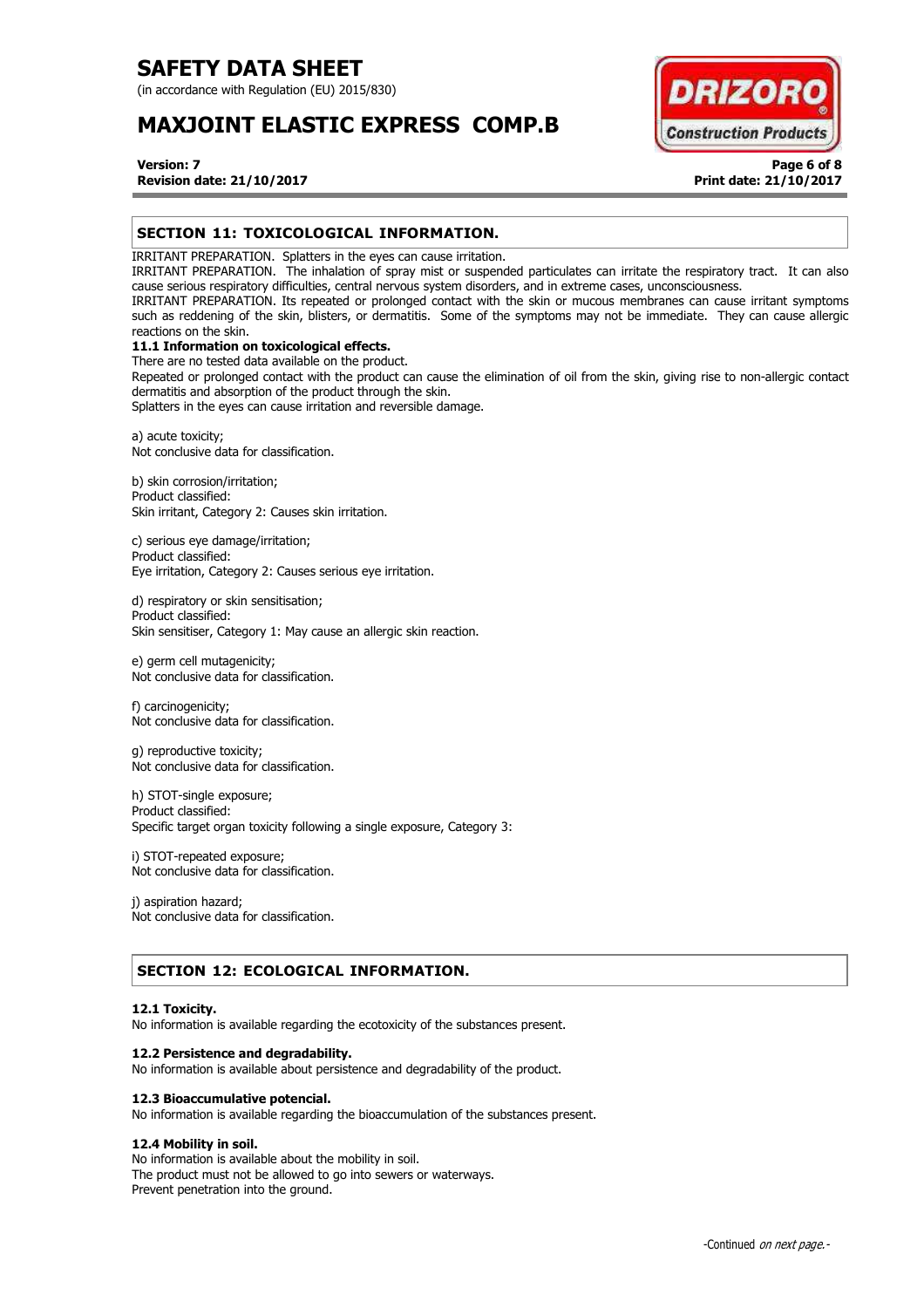(in accordance with Regulation (EU) 2015/830)

# **MAXJOINT ELASTIC EXPRESS COMP.B**



**Version: 7 Page 7 of 8 Revision date: 21/10/2017 Print date: 21/10/2017**

## **12.5 Results of PBT and vPvB assessment.**

No information is available about the results of PBT and vPvB assessment of the product.

## **12.6 Other adverse effects.**

No information is available about other adverse effects for the environment.

## **SECTION 13 DISPOSAL CONSIDERATIONS.**

#### **13.1 Waste treatment methods.**

Do not dump into sewers or waterways. Waste and empty containers must be handled and eliminated according to current, local/national legislation.

Follow the provisions of Directive 2008/98/EC regarding waste management.

## **SECTION 14: TRANSPORT INFORMATION.**

Transportation is not dangerous. In case of road accident causing the product's spillage, proceed in accordance with point 6. **14.1 UN number.**

Transportation is not dangerous.

## **14.2 UN proper shipping name.**

Description: ADR: Transportation is not dangerous.<br>IMDG: Transportation is not dangerous. Transportation is not dangerous. ICAO: Transportation is not dangerous.

## **14.3 Transport hazard class(es).**

Transportation is not dangerous.

## **14.4 Packing group.**

Transportation is not dangerous.

## **14.5 Environmental hazards.**

Transportation is not dangerous.

## **14.6 Special precautions for user.**

Transportation is not dangerous.

## **14.7 Transport in bulk according to Annex II of MARPOL and the IBC Code.**

Transportation is not dangerous.

## **SECTION 15: REGULATORY INFORMATION.**

## **15.1 Safety, health and environmental regulations/legislation specific for the mixture.**

The product is not affected by the Regulation (EC) No 1005/2009 of the European Parliament and of the Council of 16 September 2009 on substances that deplete the ozone layer.

Volatile organic compound (VOC) VOC content (p/p): 0 % VOC content: 0 g/l

The product is not affected by Directive 2012/18/EU (SEVESO III).

The product is not affected by Regulation (EU) No 528/2012 concerning the making available on the market and use of biocidal products.

The product is not affected by the procedure established Regulation (EU) No 649/2012, concerning the export and import of dangerous chemicals.